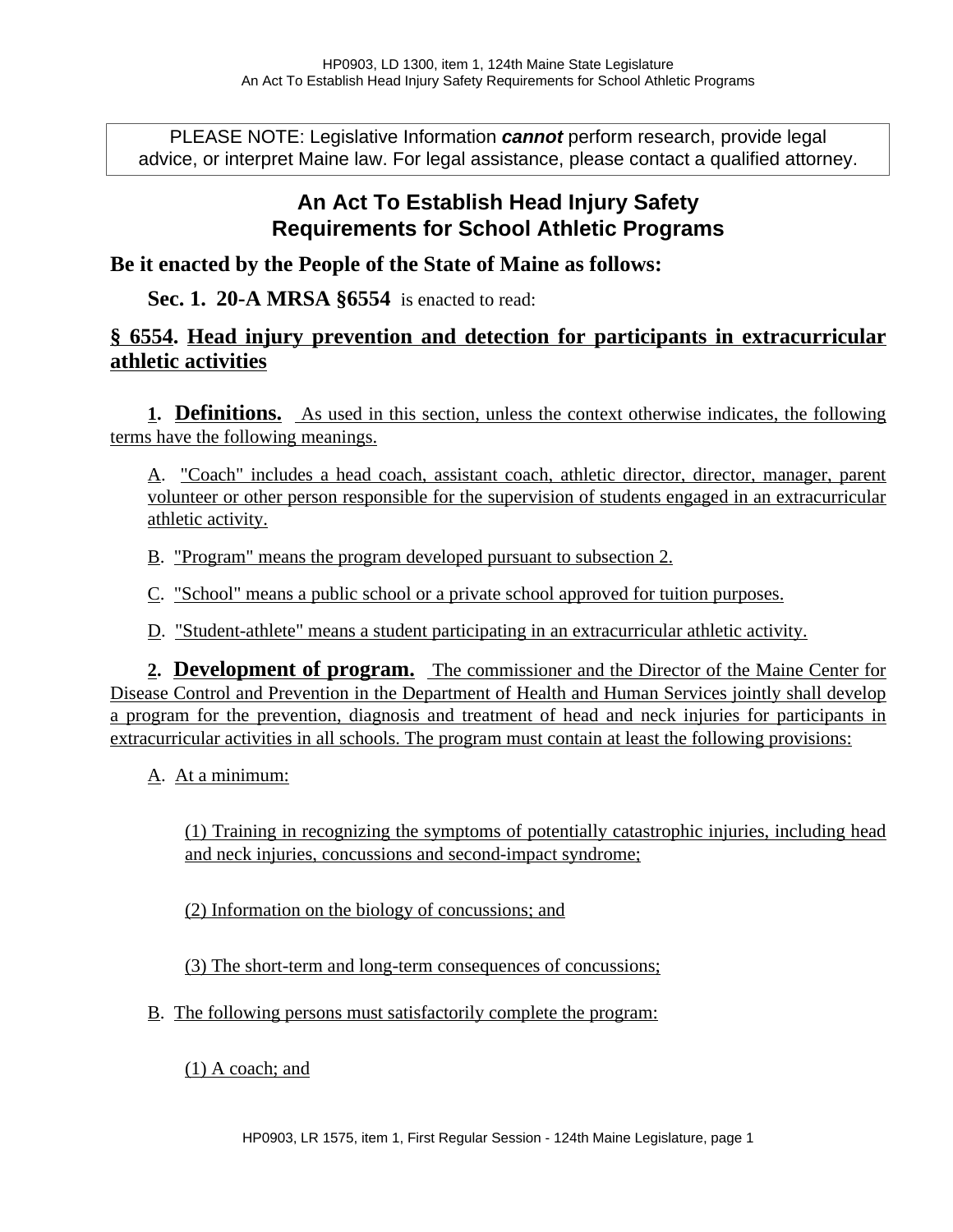(2) A physician or trainer who is employed by a school or school administrative district or who volunteers to assist with an extracurricular athletic activity; and

C. The development of a form to be used by a student-athlete. The form must include information regarding the symptoms of concussions and the short-term and long-term effects of concussions and must be signed by the student and the parent or guardian of the student prior to participation by the student in an extracurricular athletic activity.

The commissioner and the Director of the Maine Center for Disease Control and Prevention shall annually review and update the program.

**3. Unreasonably dangerous activity.** A coach may not encourage or permit a studentathlete to engage in an unreasonably dangerous activity or technique that unnecessarily endangers the health of the student-athlete, such as using sports equipment as a weapon.

**4. Limitation on participation.** If a student-athlete becomes unconscious or suffers a concussion, as diagnosed by a medical professional, during a practice or competition, the student-athlete may not:

A. Return to participate in that practice or competition; and

B. Participate in any extracurricular athletic activity until the student-athlete receives written authorization for such participation from a physician.

**5. Records.** The athletic director of a school shall maintain complete and accurate records of the school's compliance with this section.

**6. Posting of policy.** A school shall post at entrances the requirements of this section.

**7. Penalty.** The commissioner shall develop, by rulemaking, penalties for noncompliance with this section. Rules adopted pursuant to this subsection are routine technical rules as provided in Title 5, chapter 375, subchapter 2-A.

**8. Waiver of liability or immunity.** This section may not be construed to waive any liability or immunity of a school or its officers or employees or to create any liability for a course of legal action against a school or its officers or employees.

**9. Immunity for volunteer.** A person who volunteers to assist with an extracurricular athletic activity is immune from civil suit or damages arising out of an act or omission relating to the requirements of this section unless that act or omission was willfully negligent.

## **SUMMARY**

This bill requires the Commissioner of Education and the Director of the Maine Center for Disease Control and Prevention in the Department of Health and Human Services to develop jointly a program